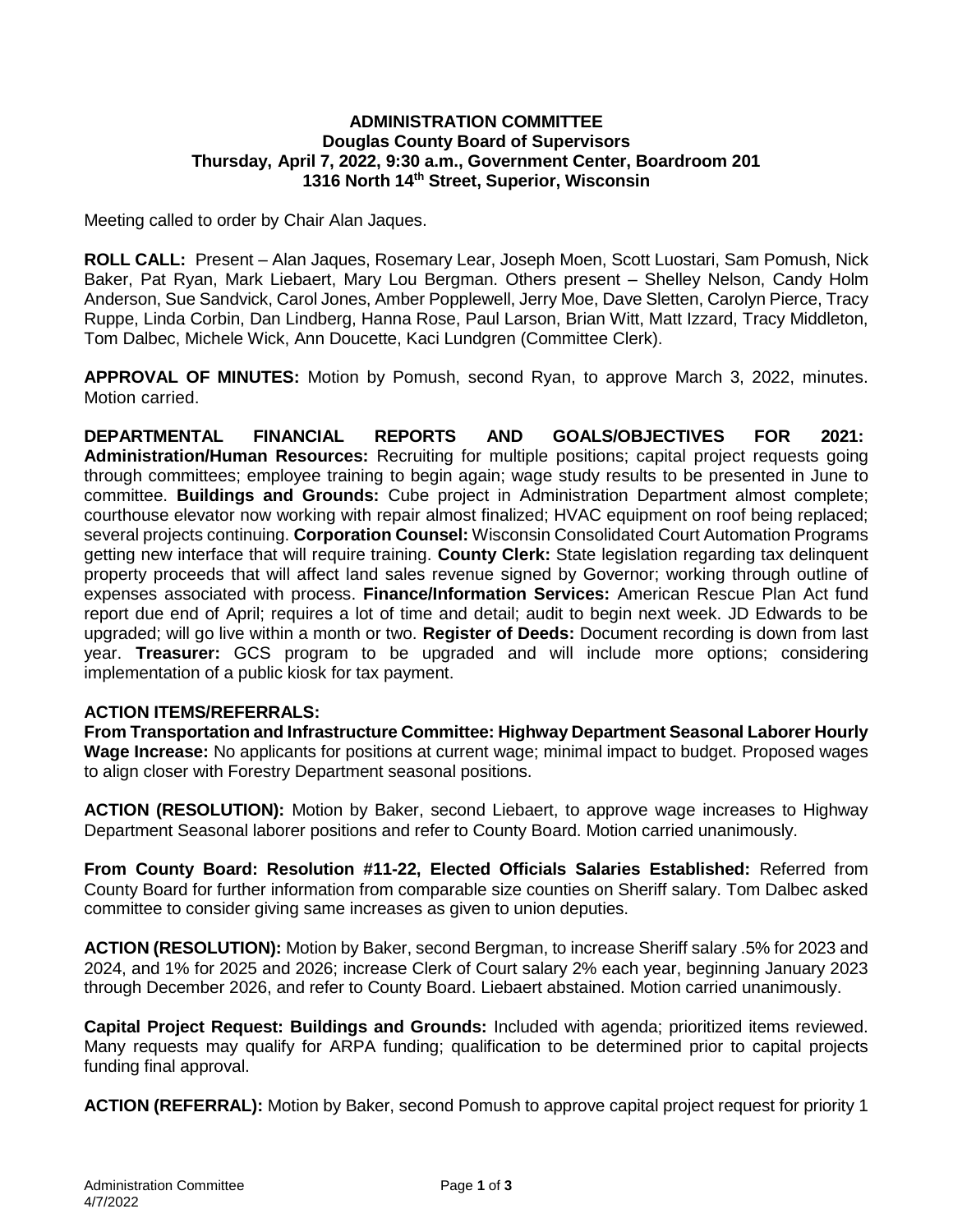projects listed on attachment and forward to Administrator and Joint Administration / Executive Committees capital projects meeting. Motion carried unanimously.

**Recommendation to Separate IS and Finance Departments:** Basis for separation outlined by correspondence in meeting packet from County Administrator and Finance/IS Director. Information Services (IS) Department more commonly referred to as Information Technology (IT) Department; recommendation to rename. IT and Finance Departments are different and require specific knowledge for each area.

**ACTION (RESOLUTION):** Motion by Bergman, second Lear, to approve split of IS and Finance Departments, rename Information Services Department to Information Technology Department, promote Dan Lindberg from Information Technology Operations Manager to Director of Information Technology and refer to County Board. Motion carried unanimously.

### **Policy Amendments:**

**From Forest, Park and Recreation Committee: Declaration of Unassigned General Fund Prior Year Surplus Policy, Increasing Timber Sales Revenue Reserve Cap from \$1,000,000 to \$2,000,000:** Money in reserve set aside to offset levy dollars as needed. If more paper mill closures occur, financial recovery time may take two years; higher reserve availability necessary to continue operations.

**ACTION (RESOLUTION):** Motion by Baker, second Ryan, to approve Declaration of Unassigned General Fund Prior Year Surplus Policy amendment as presented and refer to County Board. Motion carried unanimously.

**Purchasing Policy:** Federal Uniform Administrative Requirements (guidance code) increased small purchase amount maximum to \$250,000 for grant-funded projects. Departments need only gather quotes for projects up to \$250,000; formal bid process used for amounts higher.

**ACTION (RESOLUTION):** Motion by Moen, second Luostari, to approve Purchasing Policy amendment as presented and refer to County Board. Motion carried unanimously.

**Broadband Infrastructure Grant Program Guidelines:** Additional information required on application through American Rescue Plan ACT (ARPA); form will be updated to reflect requirements. Guidelines to be presented to County Board for approval.

**ACTION (RESOLUTION):** Motion by Liebaert, second Baker, to approve Broadband Infrastructure Grant Program Guidelines and application, with intent to update form to reflect ARPA requirements, and refer guidelines to County Board. Motion carried unanimously.

### **Budgetary:**

**Year-end 2021 Carry-overs and Reserves:** Presented last month; updated to reflect changes made in areas of Highway Department, Tax Collection, Health and Human Services Reserve, and Capital Projects.

**ACTION (RESOLUTION):** Motion by Baker, second Bergman, to approve updated year-end 2021 carryovers and reserves as presented and refer to County Board. Motion carried unanimously.

**Transfers:** Included with agenda.

**ACTION (RESOLUTION):** Motion by Lear, second Luostari, to approve budgetary transfers as presented and refer to County Board. Motion carried unanimously.